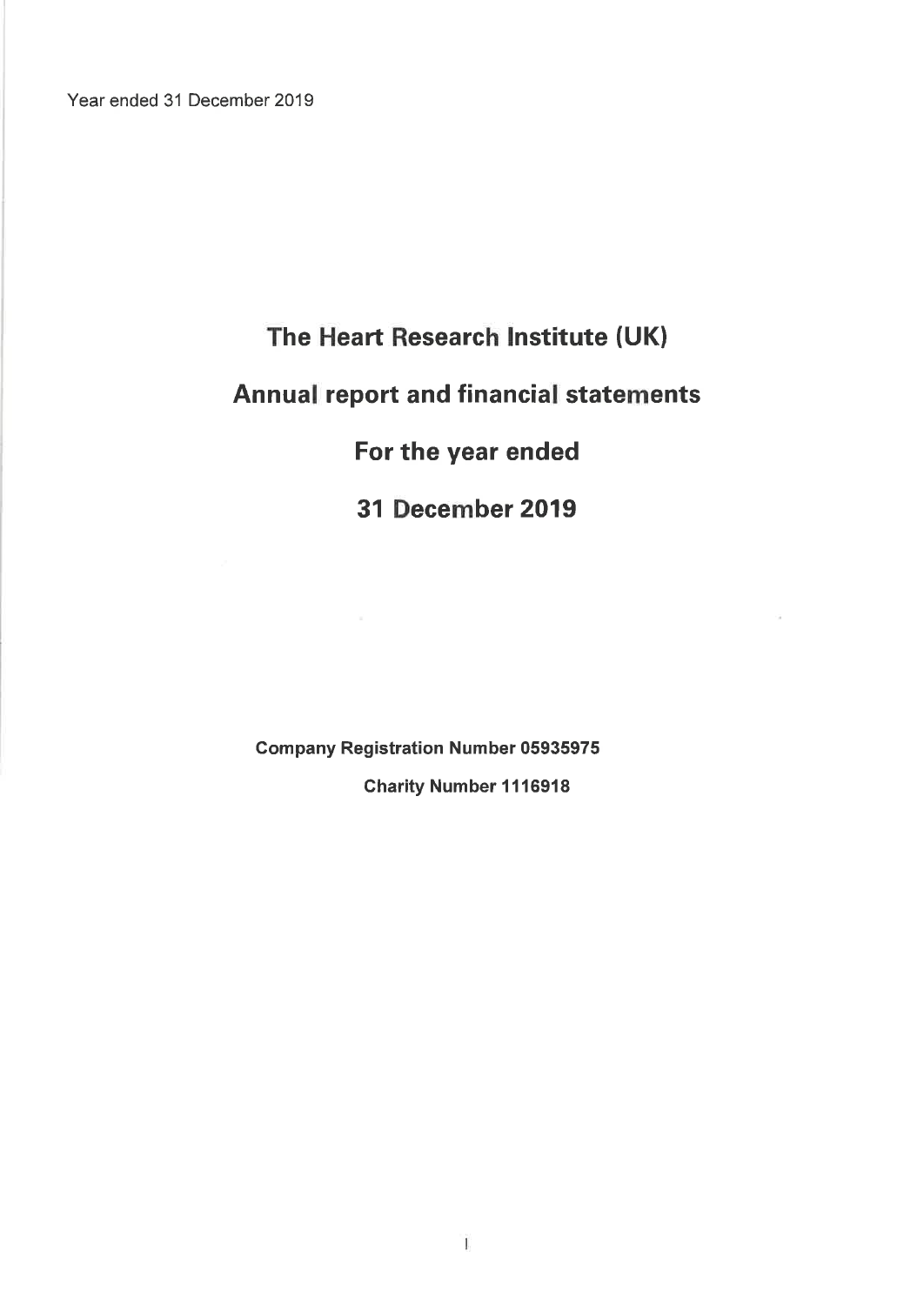# **Financial statements**

# Year ended 31 December 2019

| <b>Contents</b>                                                                      | <b>Pages</b> |
|--------------------------------------------------------------------------------------|--------------|
| Trustees' Annual Report                                                              | З            |
| Independent auditor's report to the trustees and members                             | 8            |
| Statement of financial activities (incorporating the income and expenditure account) | 11           |
| Balance sheet                                                                        | 12           |
| Statement of cash flows                                                              | 13           |
| Notes to the financial statements                                                    | 14           |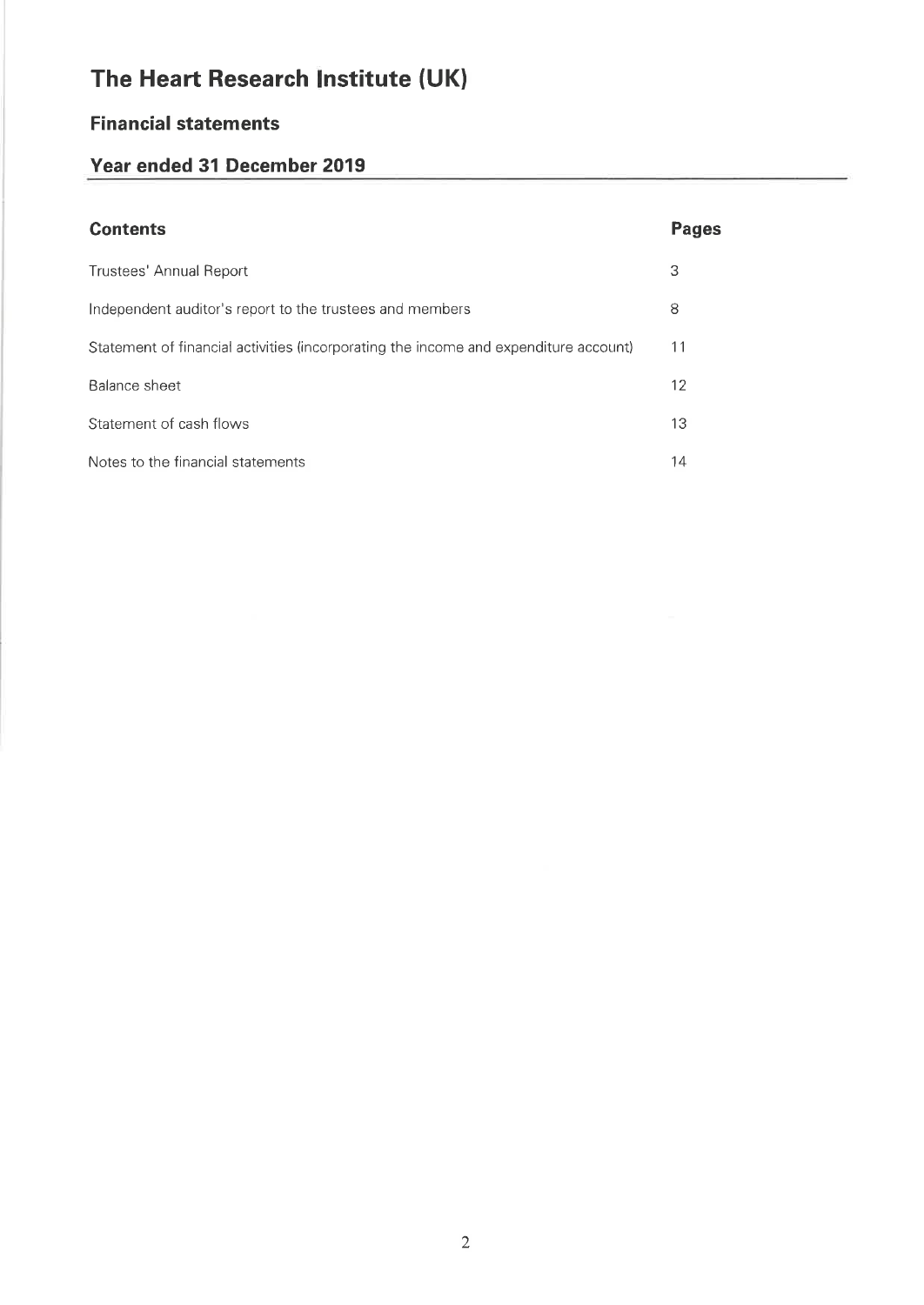# **Trustees' Annual Report**

# Year ended 31 December 2019

The trustees, who are also directors for the purposes of company law, present their report and the financial statements of the charity for the year ended 31 December 2019.

### Reference and administrative details

| <b>Registered charity name</b>       | The Heart Research Institute (UK) |
|--------------------------------------|-----------------------------------|
| <b>Charity registration number</b>   | 1116918                           |
| <b>Company registration number</b>   | 05935975                          |
| Scottish charity registration number | SC042984                          |

### The trustees

The trustees who served the charity during the period were as follows:

| Antony Pollitt<br>Elena Pintado<br>John Batistich<br>Stephen Hollings<br>Stephen Moodey | Kerry Cunningham<br>Alan Caton OBE<br><b>Adrian Phillips</b>                         |
|-----------------------------------------------------------------------------------------|--------------------------------------------------------------------------------------|
| <b>Secretary</b>                                                                        | Hana Krskova                                                                         |
| <b>Registered office of Company</b>                                                     | Bankside 300<br>Peachman Way<br><b>Broadland Business Park</b><br>Norwich<br>Norfolk |
|                                                                                         | NR7 OLB                                                                              |
| <b>Auditor</b>                                                                          | <b>KPMG LLP</b><br>1 St Peter's Square<br>Manchester<br><b>M2 3AE</b>                |
| <b>Bankers</b>                                                                          | Santander UK PLC<br>2 Triton Square<br>Regent's Place<br>London<br>United Kingdom    |
|                                                                                         | Bank of Ireland<br>12 The High Street<br>Kildare Town<br>Co. Kildare                 |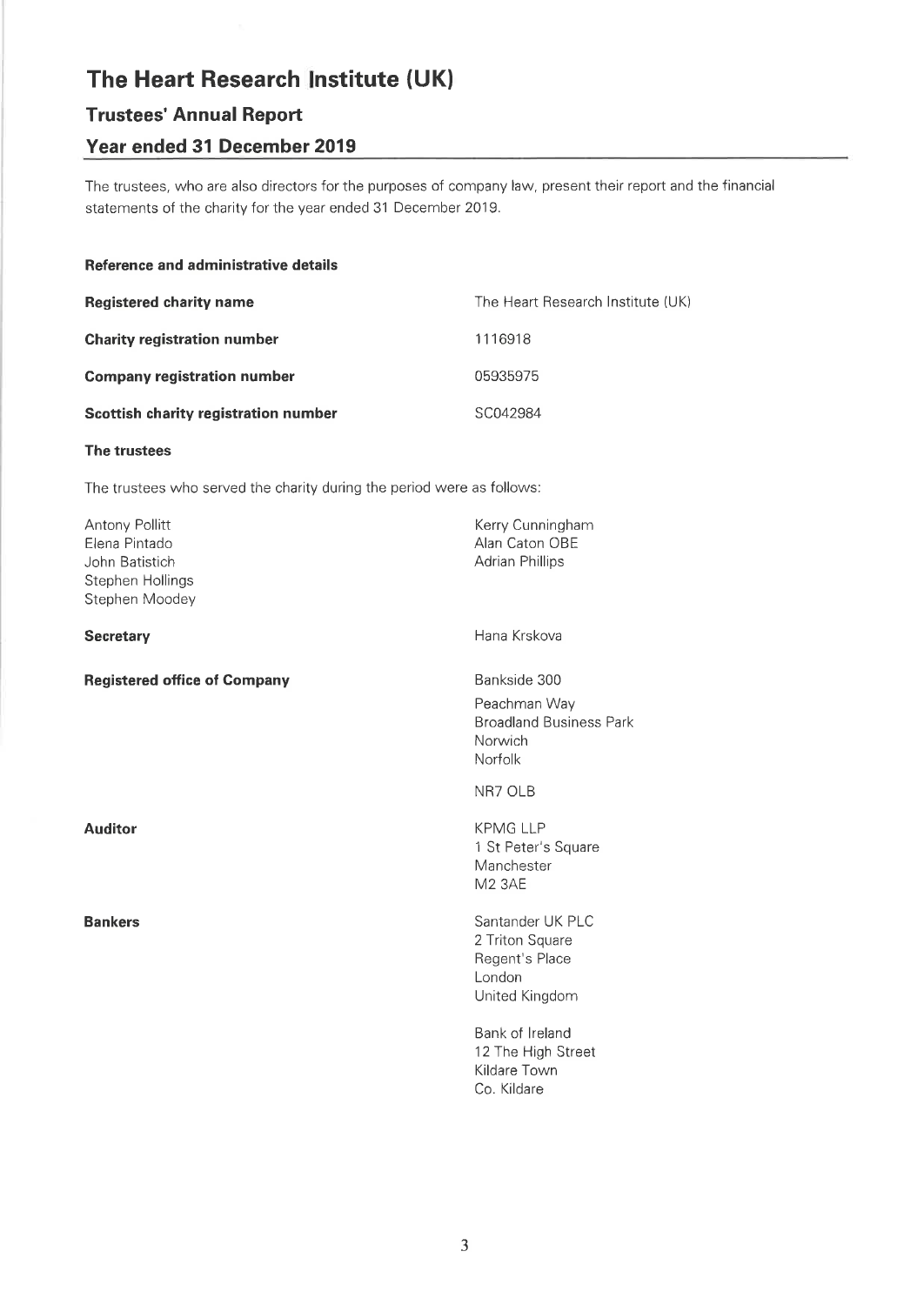### **Trustees' Annual Report**

### Year ended 31 December 2019

### Structure, governance and management

### **Governing document**

The Heart Research Institute (UK) is a company limited by guarantee and is governed by its Memorandum and Articles, dated 14 September 2006. It is also registered as a charity with the Charity Commission for England and Wales (No. 1116918) and, with effect from 1 March 2012, the Scottish Charity Regulator (SC042984).

### **Appointment of trustees**

As set out in the Articles of Association trustees are appointed by a resolution of the members for a renewable term of three years. The charity shall have at least three trustees. The charity shall have at least three trustees who are not trustees and/or employees of The Heart Research Institute Limited.

### **Trustee induction and training**

The charity has espoused a policy of providing new trustees with whatever information and assistance is necessary to help them fulfill their responsibilities under both the Companies Act 2006 and their roles under relevant legislation and regulations affecting the organisation as a charity. The procedures adopted include providing new trustees with a copy of The Essential Trustee: what you need to know supplied by the Charity Commission for England and Wales which describes the roles and responsibilities of trustees, as well as a copy of the company's constitution. The trustees are also encouraged to visit the website of the charity commission for regular updates or changes to legislation and guidelines. Ongoing information updates along with regular communication between The Heart Research Institute Ltd management and the trustees ensures knowledge and information currency.

### Organisation

The Heart Research Institute (UK) and The Heart Research Institute Ltd have entered into a 'Services Agreement' to record the basis on which they will work together to further the charities' charitable objects and to outline the services provided by The Heart Research Institute Ltd to The Heart Research Institute (UK).

Under the Services Agreement, the day-to-day fundraising and administrative activities of the charity have been delegated to the management staff of The Heart Research Institute Ltd. These staff members report to a Director of the Institute who, in turn, is subject to the Board of Governors of the Australian company. However, any arrangements and activities affecting the UK charity are also subject to the oversight and review of the board of trustees of The Heart Research Institute (UK). In particular, new fundraising programs require the specific approval of the trustees who will meet as a board to consider and vote on such proposals.

### **Related Parties**

The charity is a wholly owned subsidiary of The Heart Research Institute Ltd, an Australian charity which runs heart research programmes and which has built up expertise in the fields of both running a charity and fundraising in this area. The objectives, are aligned of the charity (as outlined in the following section) are compatible with The Heart Research Institute Ltd and both are committed to the promotion and support of research and the advancement of education in this area. The Heart Research Institute Ltd assists the charity by providing it with the services and support it needs to successfully operate and raise funds in order to support heart research and educate the public.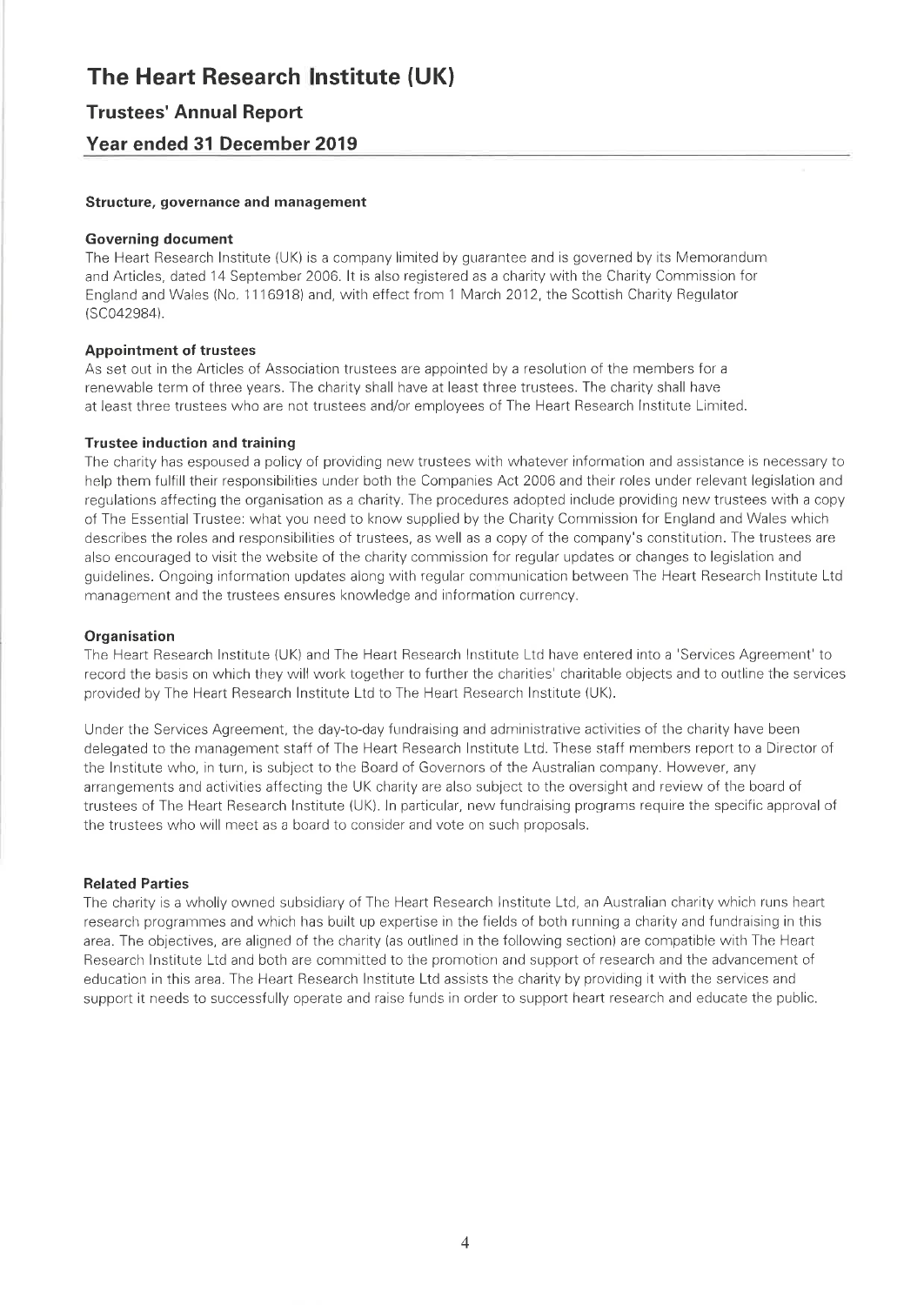# **Trustees' Annual Report**

# Year ended 31 December 2019

The Heart Research Institute has a presence in Scotland and has made significant findings that have changed the way we live with and treat Scotland's number one killer. Our scientists are working across a number of research areas to identify factors that contribute to an increased risk of heart disease. Understanding the underlying causes of heart disease is the key to finding a solution.

### **Objectives and activities**

- The Heart Research Institute has four core objectives:
- To investigate mechanisms contributing to the pathogenesis of cardiovascular disease
- To develop new ways to detect symptoms of cardiovascular disease before it leads to clinical problems
- . To develop new treatments which can reverse the development of heart disease
- To prevent individuals developing cardiovascular disease in the future

The reason the charity and its parent company are focusing mainly on cardiovascular disease is because this is the major cause of death in the world, a phenomena that is also increasing in third-world countries. However, research into the origins of such disease spans many years and requires the services of highly qualified scientists, as well as the usage of expensive technology. That is why a major activity of the charity and its parent is fundraising, because any funding obtained through competitive grants for specific research projects and infrastructure support from governments or other bodies is insufficient to cover all the costs involved. The charity and its parent have a long-term aim of contributing to a significant reduction in cardiovascular disease, but recognise that eventual success in this regard means extensive investment in research here and now.

The charity's main objectives for the year ended 31 December 2019 were to determine the best way to distribute funds to assist the charity in meeting its objectives alongside further development/enhancement of the lottery and monthly pledge programs. The strategy for achieving these objectives was to maintain arrangements with reputable contractors well experienced in conducting lotteries and monthly pledge programs in the UK. Significant activities that contributed to the achievement of these objectives involved the negotiation and resolution of operational procedures, and the recording and processing of resultant transactions.

The trustees have given due consideration to the Charity Commission published guidance on the operation of the public benefit requirement.

### **Principal financial management policies**

The principal financial management policies adopted in the year include the following:

### **Revenue recognition**

Revenue derived from fundraising efforts is recognised when probable.

### **Provisions**

The charity recognises by way of provision any anticipated outgoings relevant to the year under review for which it may have an obligation, whether legal or constructive.

### **Reserves**

The trustees are satisfied that there are sufficient cash holdings to cover all working capital requirement and liabilities that would otherwise be covered by a reserve account.

### **Grantmaking policy**

The charity awards grants to be used in accordance with its charitable objectives.

### **Principal funding sources**

Principal funding sources during the year were from the generation of revenue from the lottery and monthly pledge campaigns. Expenditure during the year under review has supported the key objectives of the charity by firmly establishing a viable basis for the future success of the lottery and pledge campaigns.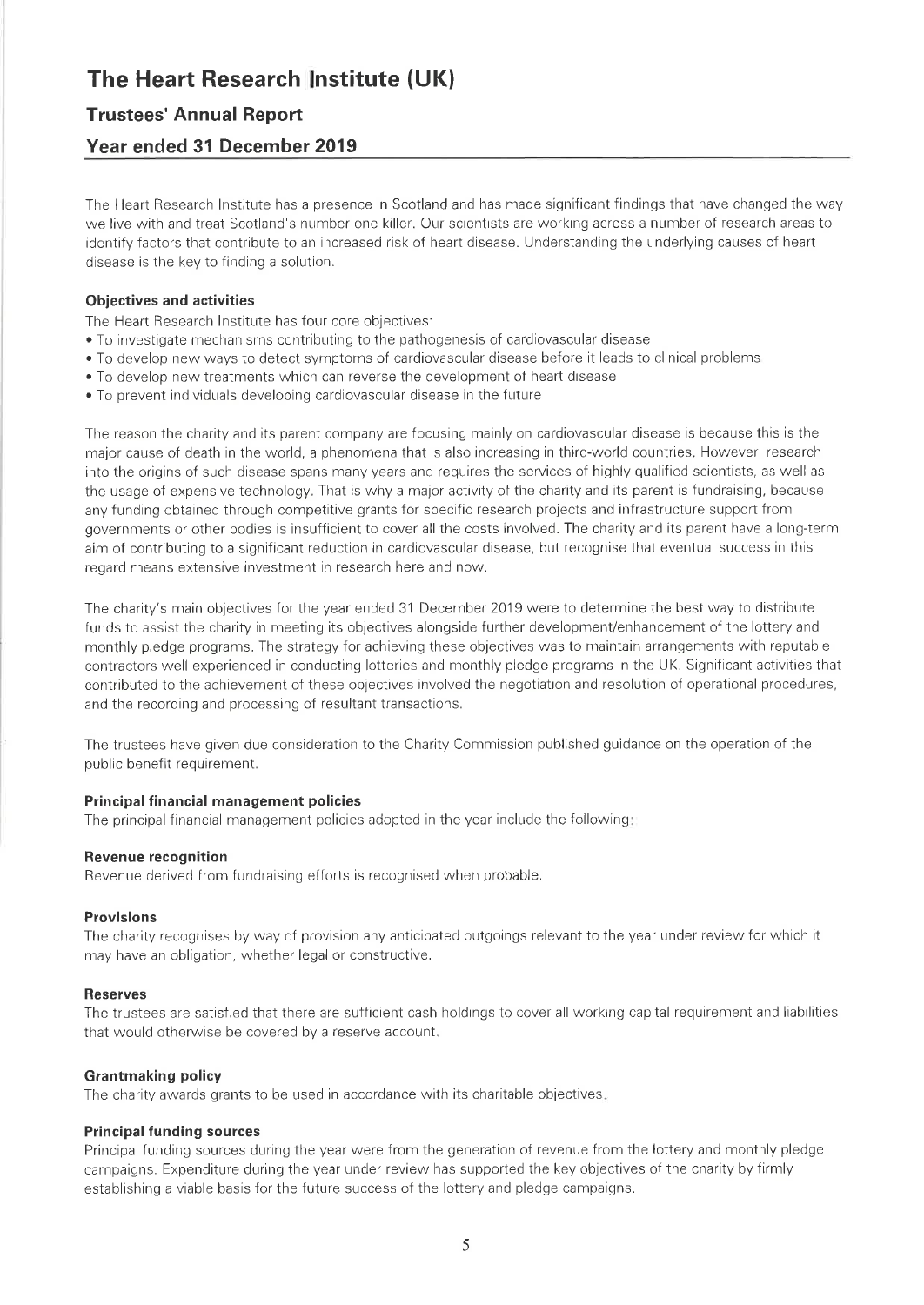# **Trustees' Annual Report**

## Year ended 31 December 2019

### Investment powers and policy

Under the Memorandum and Articles of Association, to further its objects the charity has the power to invest any funds not immediately required for its objects in or upon any investments, securities or property.

### **Strategic report**

### **Achievements and performance**

Funds raised by the HRI in the UK go directly to scientific research helping to find solutions to this global health challenge. Funds are used to support the front line researchers and to purchase the latest research equipment.

### **Financial review**

The net incoming resources for the year ended 31 December 2019 amounted to £686,977 (2018: £717,767 incoming). The trustees are confident of the future success of projected activities for 2019 and beyond and that these will result in the building of accumulated surpluses. In addition, the charity enjoys the on-going financial support of its parent company and the significant experience of its management to ensure its future success.

### **Plans for future periods**

The charity will continue to support Post Doctorate Fellowships for young and emerging UK researchers and collaborate with The Heart Research Institute Australia in funding specialist equipment and research so we can understand more about, and to find a cure for cardiovascular diseases, which are the number one killer of people worldwide.

While uncertainty remains about the terms of the future relationship between the UK and the EU, it is important that strategic reports clearly provide the information necessary to enable users to form views on future prospects, In short, the effect of foreseeable outcomes on the business model and strategy should not come as a surprise to users, At the same time, users will expect clarity on governance and mitigating actions. Whilst there are no major strategic changes to report, the strategy discussion could connect with the Brexit - related disclosures that may affect future strategy.

### **Risk management**

The major risks to which the charity is exposed relate in particular to the commitments made to outside parties who undertake the various fundraising campaigns for the charity. There can be considerable set-up costs involved in new fundraising campaigns, which means there is a delay before a particular campaign realises a surplus. Once the trustees have approved the new campaign, they subsequently receive regular reports of its progress and are kept appraised of any budget irregularities that the campaign may be facing. Restrictions on further commitments can be instituted quickly and, in addition, a request that the outside contractor comply with specific guidelines to keep the program contained can also be implemented efficiently. The trustees also require that safeguards be incorporated into legal agreements with the fundraising contractors to limit the risk exposure of the charity.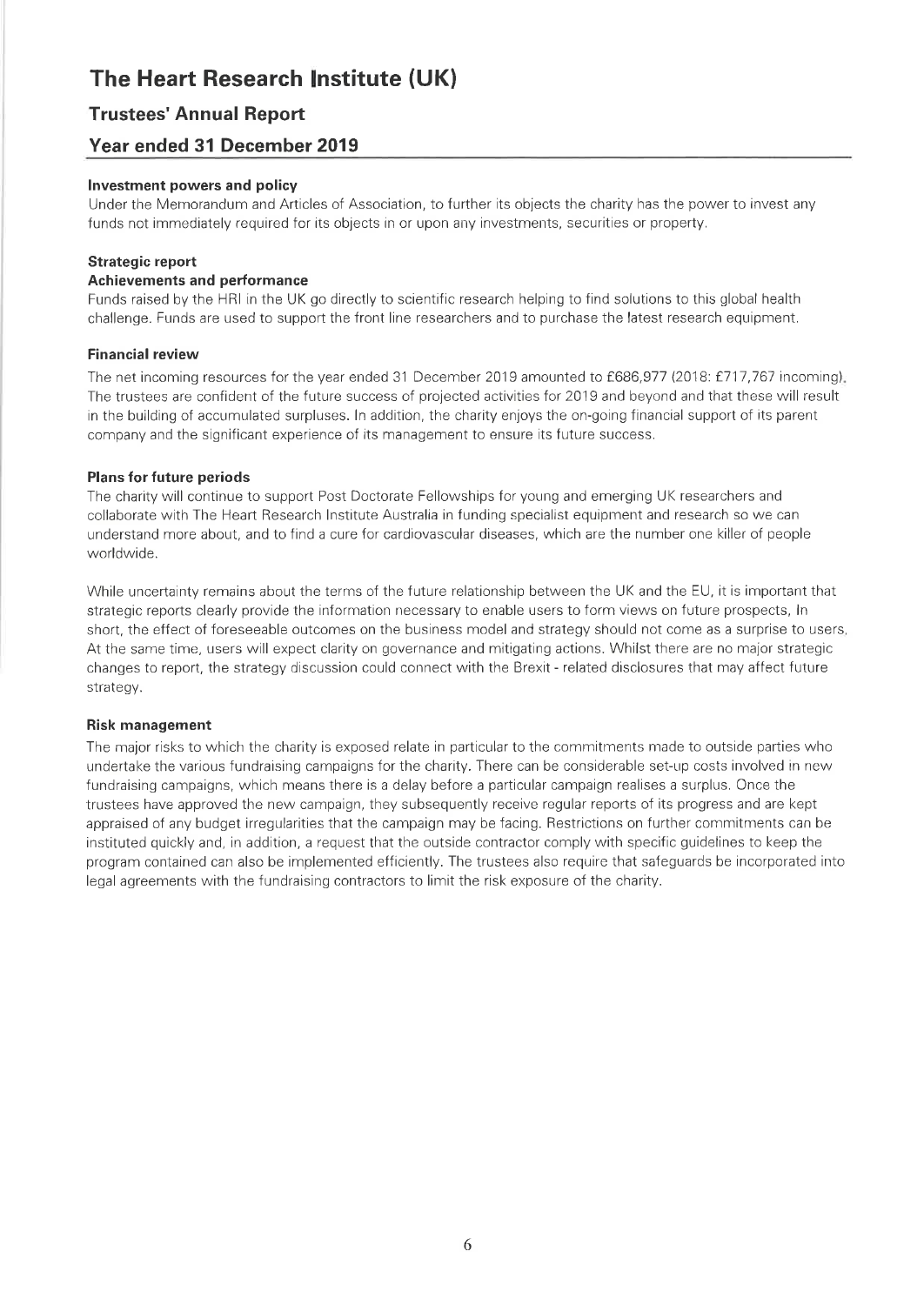### **Trustees' Annual Report (continued)**

### Year ended 31 December 2019

### Statement of trustees' responsibilities in respect of the trustees' annual report and the financial statements

The trustees are responsible for preparing the trustees' Annual Report and the financial statements in accordance with applicable law and regulations.

Company and charity law requires the trustees to prepare financial statements for each financial year. Under that law they have are required to prepare the financial statements in accordance with UK Accounting Standards and applicable law (UK Generally Accepted Accounting Practice), including FRS 102 The Financial Reporting Standard applicable in the UK and Republic of Ireland.

Under company law the trustees must not approve the financial statements unless they are satisfied that they give a true and fair view of the state of affairs of the charitable company and of the excess of income over expenditure for that period. In preparing these financial statements, the trustees are required to:

• select suitable accounting policies and then apply them consistently;

· make judgements and estimates that are reasonable and prudent;

• state whether applicable UK Accounting Standards have been followed, subject to any material departures disclosed and explained in the financial statements; and

• assess the charitable company's ability to continue as a going concern, disclosing, as applicable, matters related to going concern; and

• use the going concern basis of accounting unless they either intend to liquidate the charitable company or to cease operations, or have no realistic alternative but to do so.

The trustees are responsible for keeping adequate and proper accounting records that are sufficient to show and explain the charitable company's transactions and disclose with reasonable accuracy at any time the financial position of the charitable company and enable them to ensure that the financial statements comply with the Companies Act 2006, the Charities and Trustee Investment (Scotland) Act 2005, and regulation 8 of the Charities Accounts (Scotland) Regulations 2006 (as amended). They are responsible for such internal control as they determine is necessary to enable the preparation of financial statements that are free from material misstatement, whether due to fraud or error, and have general responsibility for taking such steps as are reasonably open to them to safeguard the assets of the charitable company and to prevent and detect fraud and other irregularities.

### **Auditor**

KPMG LLP have been appointed under section 44(1)(c) of the Charities and Trustee Investment (Scotland) Act 2005 and section 487(1) of the Companies Act 2006.

Each of the persons who is a trustee at the date of approval of this report confirms that:

- each trustee has taken all steps that they ought to have taken as a trustee to make themself aware of any relevant audit information and to establish that the charity's auditor is aware of that information; and
- so far as each trustee is aware, there is no relevant audit information of which the charity's auditor is unaware;

Signed on behalf of the trustees

**Antony Pollitt** Chairman Director/1  $WQU$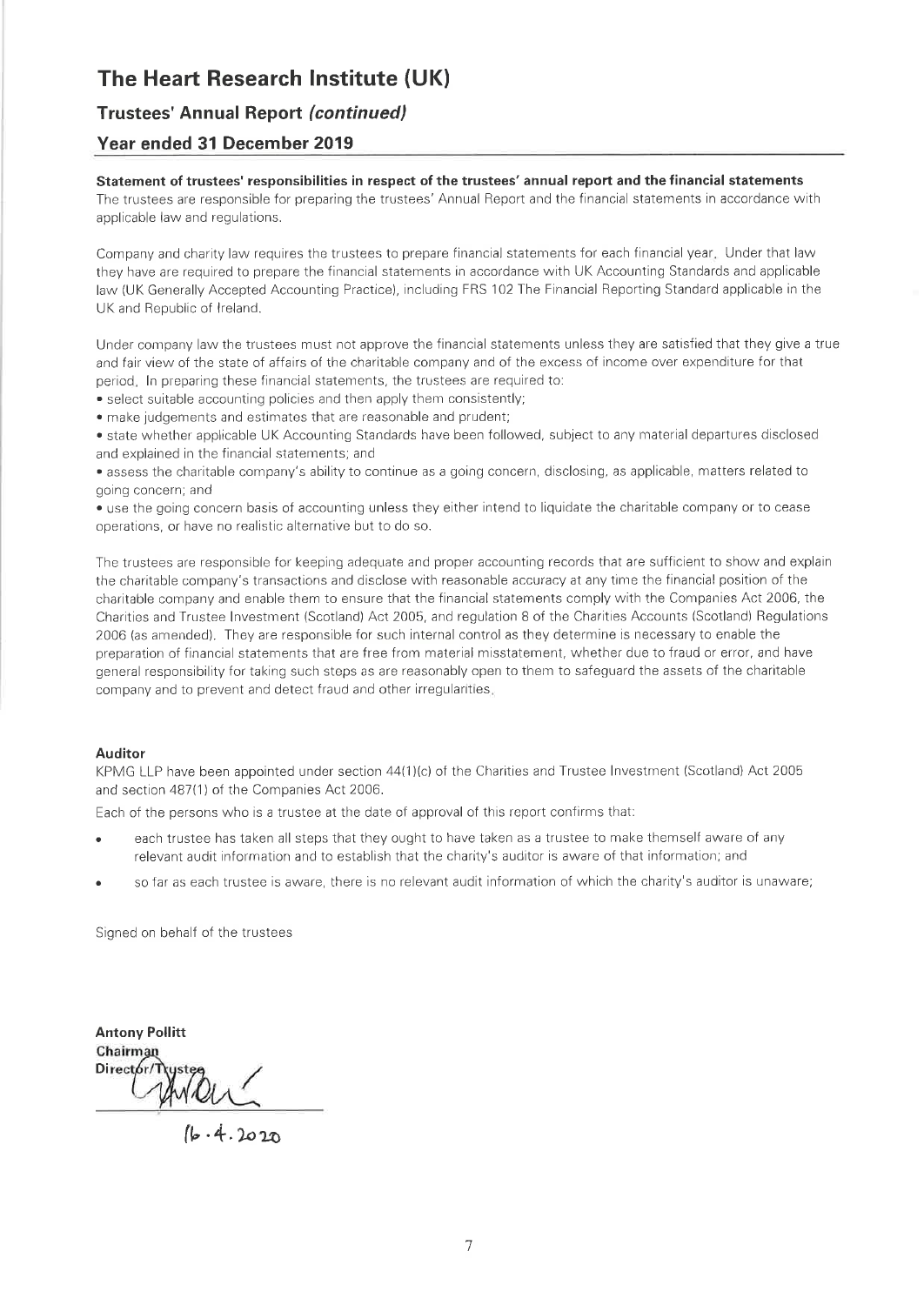### **Independent auditor's report to the trustees and members of The Heart Research Institute (UK) Limited**

### **Opinion**

We have audited the financial statements of The Heart Research Institute (UK) Limited ("the charitable company") for the year ended 31 December 2019 which comprise the Statement of financial activities, Balance Sheet, Statement of cash flows and related notes, including the accounting policies in note 1.

In our opinion the financial statements:

- give a true and fair view of the state of the charitable company's affairs as at 31 December 2019 and of its incoming resources and application of resources, including its income and expenditure, for the year then ended;
- have been properly prepared in accordance with UK accounting standards, including FRS 102 *The Financial Reporting Standard applicable in the UK and Republic of Ireland*; and
- have been prepared in accordance with the requirements of the Companies Act 2006, the Charities and Trustee Investment (Scotland) Act 2005, and regulation 8 of the Charities Accounts (Scotland) Regulations 2006 (as amended).

### **Basis for opinion**

We have been appointed as auditor under section 44 (1)(c) of the Charities and Trustee Investment (Scotland) Act 2005 and under the Companies Act 2006 and report in accordance with regulations made under those Acts.

We conducted our audit in accordance with International Standards on Auditing (UK) ("ISAs (UK)") and applicable law. Our responsibilities are described below. We have fulfilled our ethical responsibilities under, and are independent of the charitable company in accordance with, UK ethical requirements including the FRC Ethical Standard. We believe that the audit evidence we have obtained is a sufficient and appropriate basis for our opinion.

### **Going concern**

The trustees/directors have prepared the financial statements on the going concern basis as they do not intend to liquidate the charitable company or to cease its operations, and as they have concluded that the charitable company's financial position means that this is realistic. They have also concluded that there are no material uncertainties that could have cast significant doubt over its ability to continue as a going concern for at least a year from the date of approval of the financial statements ("the going concern period").

We are required to report to you if we have concluded that the use of the going concern basis of accounting is inappropriate or there is an undisclosed material uncertainty that may cast significant doubt over the use of that basis for a period of at least a year from the date of approval of the financial statements. In our evaluation of the directors' conclusions, we considered the inherent risks to the charitable company's business model, and analysed how those risks might affect the charitable company's financial resources or ability to continue operations over the going concern period. We have nothing to report in these respects.

However, as we cannot predict all future events or conditions and as subsequent events may result in outcomes that are inconsistent with judgements that were reasonable at the time they were made, the absence of reference to a material uncertainty in this auditor's report is not a guarantee that the charitable company will continue in operation.

### **Other information**

The directors are responsible for the other information, which comprises Trustees' Annual Report. Our opinion on the financial statements does not cover the other information and, accordingly, we do not express an audit opinion or, except as explicitly stated below, any form of assurance conclusion thereon.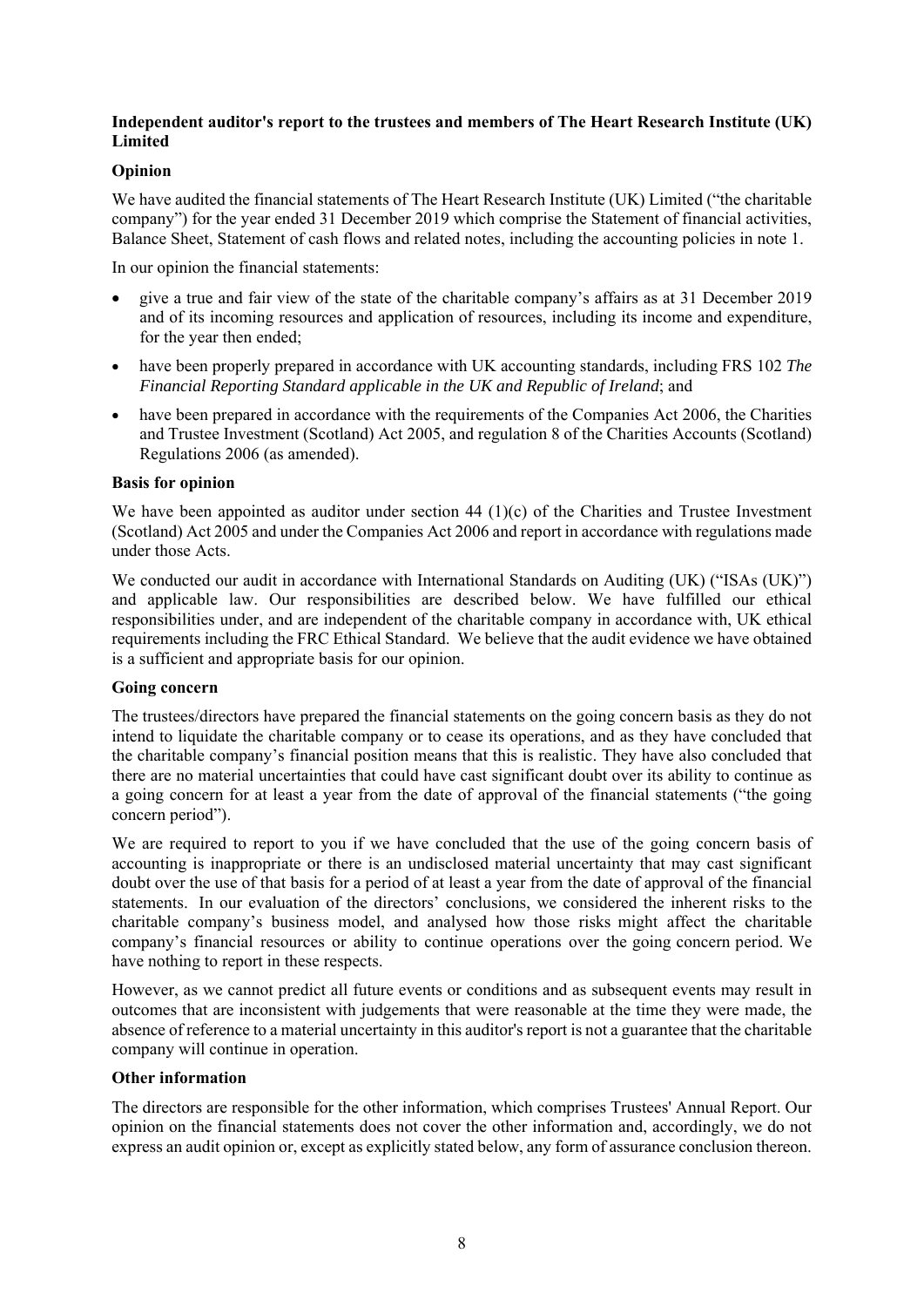Our responsibility is to read the other information and, in doing so, consider whether, based on our financial statements audit work, the information therein is materially misstated or inconsistent with the financial statements or our audit knowledge. Based solely on that work:

- we have not identified material misstatements in the other information;
- in our opinion the information given in the Trustees' Annual Report, which constitutes the directors' report for the financial year, is consistent with the financial statements; and
- in our opinion that report has been prepared in accordance with the Companies Act 2006.

### **Matters on which we are required to report by exception**

Under the Companies Act 2006 and the Charities Accounts (Scotland) Regulations 2006 (as amended) we are required to report to you if, in our opinion:

- the charitable company has not kept adequate and proper accounting records or returns adequate for our audit have not been received from branches not visited by us; or
- the financial statements are not in agreement with the accounting records and returns; or
- certain disclosures of trustees' remuneration specified by law are not made; or
- we have not received all the information and explanations we require for our audit

We have nothing to report in these respects.

### **Directors' responsibilities**

As explained more fully in their statement set out on page 6, the trustees (who are also the directors of the charitable company for the purposes of company law) are responsible for the preparation of the financial statements and for being satisfied that they give a true and fair view; such internal control as they determine is necessary to enable the preparation of financial statements that are free from material misstatement, whether due to fraud or error; assessing the charitable company's ability to continue as a going concern, disclosing, as applicable, matters related to going concern; and using the going concern basis of accounting unless they either intend to liquidate the charitable company or to cease operations, or have no realistic alternative but to do so.

### **Auditor's responsibilities**

Our objectives are to obtain reasonable assurance about whether the financial statements as a whole are free from material misstatement, whether due to fraud or error, and to issue our opinion in an auditor's report. Reasonable assurance is a high level of assurance, but does not guarantee that an audit conducted in accordance with ISAs (UK) will always detect a material misstatement when it exists. Misstatements can arise from fraud or error and are considered material if, individually or in aggregate, they could reasonably be expected to influence the economic decisions of users taken on the basis of the financial statements.

A fuller description of our responsibilities is provided on the FRC's website at www.frc.org.uk/auditorsresponsibilities.

### **The purpose of our audit work and to whom we owe our responsibilities**

This report is made solely to the charitable company's members, as a body, in accordance with Chapter 3 of Part 16 of the Companies Act 2006, and to the charity's trustees, as a body, in accordance with section 44 (1)(c) of the Charities and Trustee Investment (Scotland) Act 2005 and regulation 10 of the Charities Accounts (Scotland) Regulations 2006. Our audit work has been undertaken so that we might state to the charitable company's members and the charity's trustees those matters we are required to state to them in an auditor's report and for no other purpose. To the fullest extent permitted by law, we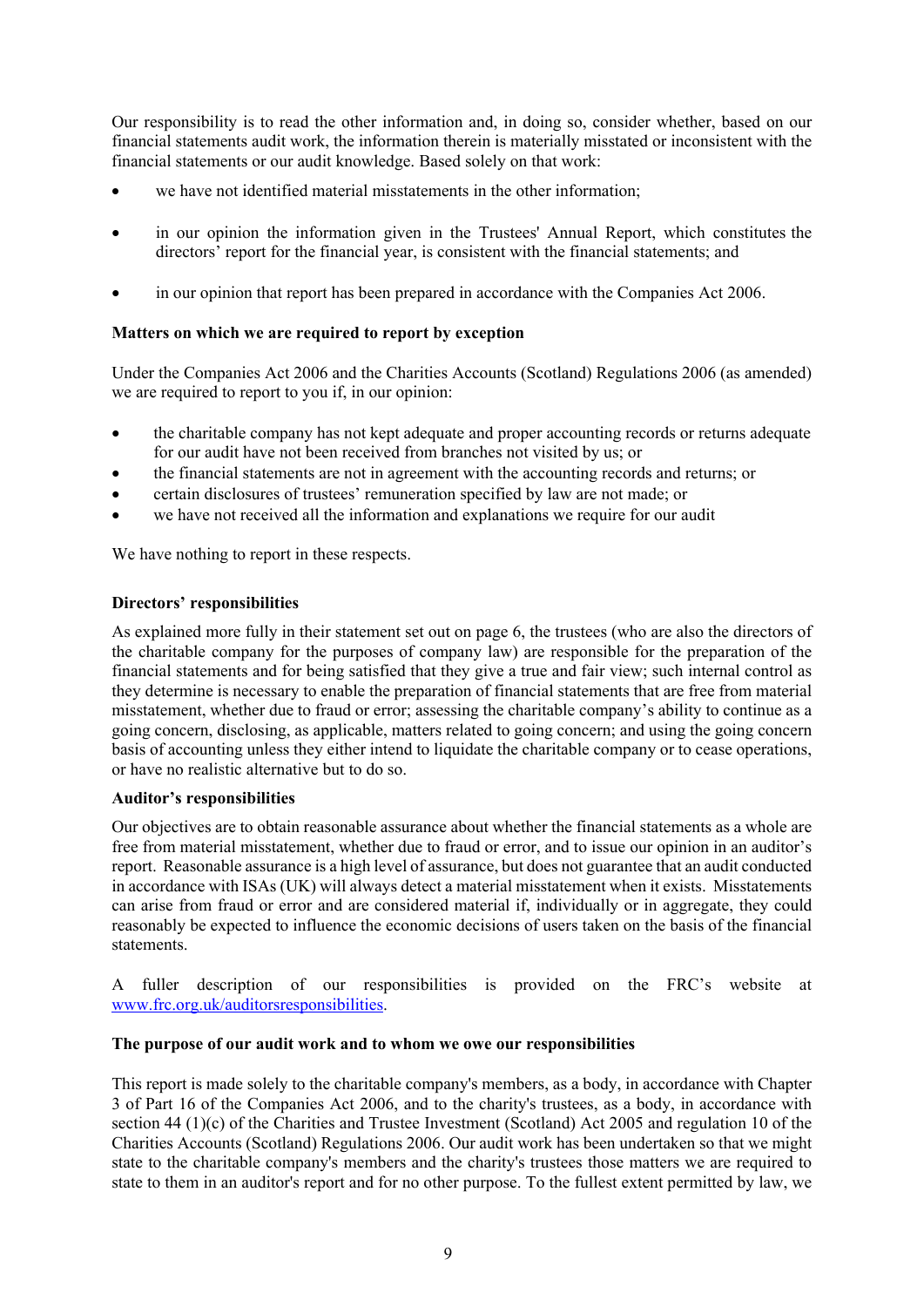do not accept or assume responsibility to anyone other than the charity, its members as a body and its trustees as a body, for our audit work, for this report or for the opinions we have formed.

POR

**Debra Chamberlain (Senior Statutory Auditor) for and on behalf of KPMG LLP, Statutory Auditor**  *Chartered Accountants KPMG LLP is eligible to act as an auditor in terms of section 1212 of the Companies Act 2006 1 St Peter's Square Manchester M2 3AE*  16 April 2020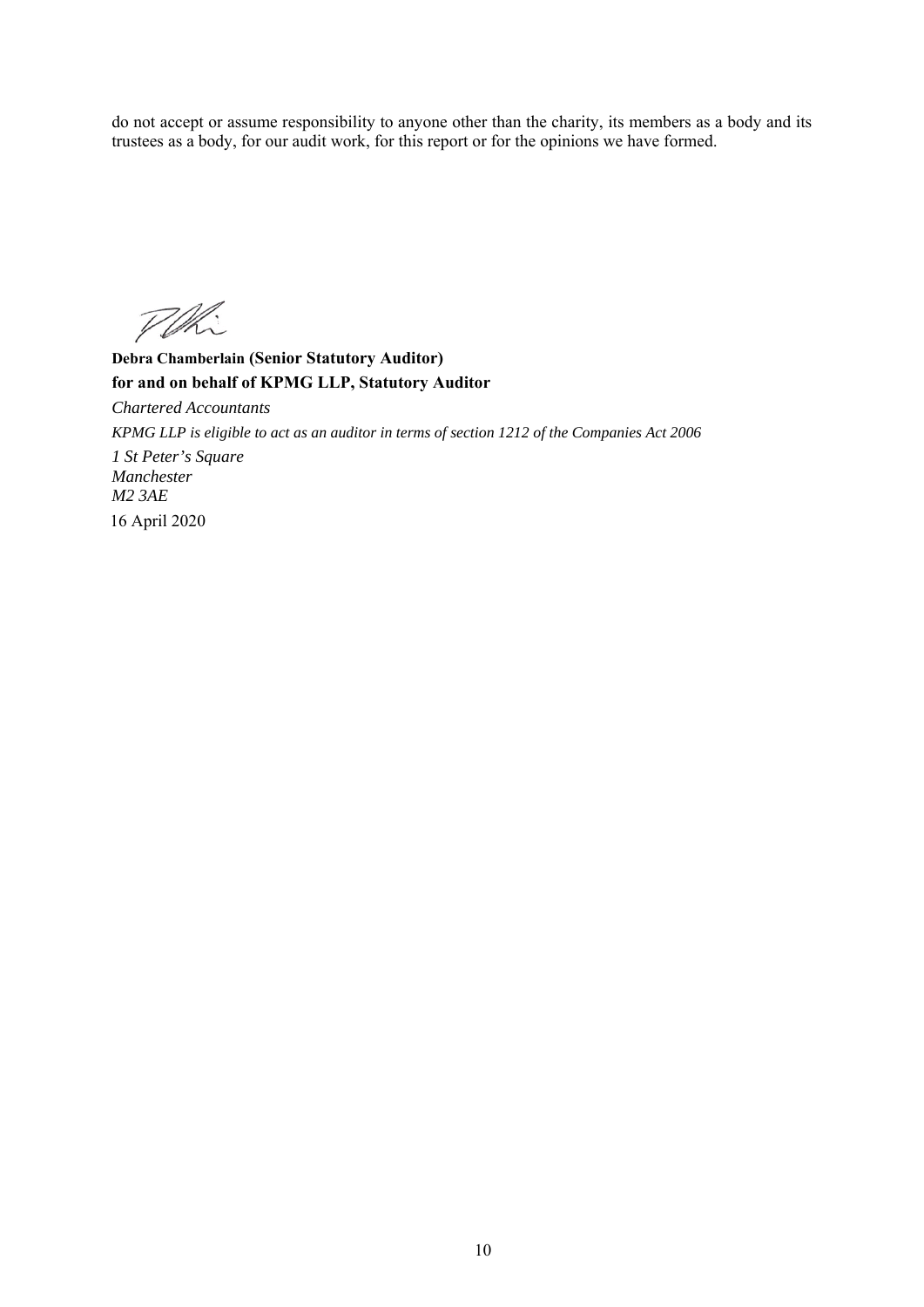# Statement of financial activities (incorporating the income and expenditure account)

# **Year ended 31 December**

2019

|                                                               |             | <b>Unrestricted</b><br><b>Fund</b><br>2019 | <b>Total Funds</b><br>2019 | <b>Total Funds</b><br>2018 |
|---------------------------------------------------------------|-------------|--------------------------------------------|----------------------------|----------------------------|
| <b>Incoming resources</b>                                     | <b>Note</b> | £                                          | £                          | £                          |
| Incoming resources from generating                            |             |                                            |                            |                            |
| funds:                                                        |             |                                            |                            |                            |
| Voluntary income                                              | 3           | 635,260                                    | 635,260                    | 759,696                    |
| Activities for generating funds                               | 4           | 555,051                                    | 555,051                    | 523,406                    |
| Other income                                                  | 5           | 10,708                                     | 10,708                     |                            |
| <b>Total incoming resources</b>                               |             | 1,201,019                                  | 1,201,019                  | 1,283,102                  |
| <b>Resources expended</b><br>Costs of generating funds:       |             |                                            |                            |                            |
| Costs of generating voluntary income                          | 6           | (24, 587)                                  | (24, 587)                  | (38, 695)                  |
| Fundraising expenditure                                       | 7           | (286, 649)                                 | (286, 649)                 | (302, 559)                 |
| Charitable activities                                         | 8           | (195, 073)                                 | (195, 073)                 | (241, 145)                 |
| Governance costs                                              | 9           | (7,930)                                    | (7,930)                    | (26, 775)                  |
| Bad debt recovery                                             | 10          |                                            |                            | 43,838                     |
| Foreign exchange gain/(loss)                                  |             | 197                                        | 197                        |                            |
| Salaries and wages                                            | 12          |                                            |                            |                            |
| <b>Total resources expended</b>                               |             | (514, 042)                                 | (514, 042)                 | (565, 336)                 |
| Net incoming resources for the year                           |             | 686,977                                    | 686,977                    | 717,767                    |
| <b>Reconciliation of funds</b><br>Total funds brought forward |             | 1,486,219                                  | 1,486,219                  | 768,452                    |
| <b>Total funds carried forward</b>                            |             | 2,173,196                                  | 2,173,196                  | 1,486,219                  |

The Statement of Financial Activities includes all gains and losses in the year and therefore a statement of total recognised gains and losses has not been prepared.

All of the above balances relate to continuing activities.

The notes on pages 14 to 19 are an integral part of these financial statements.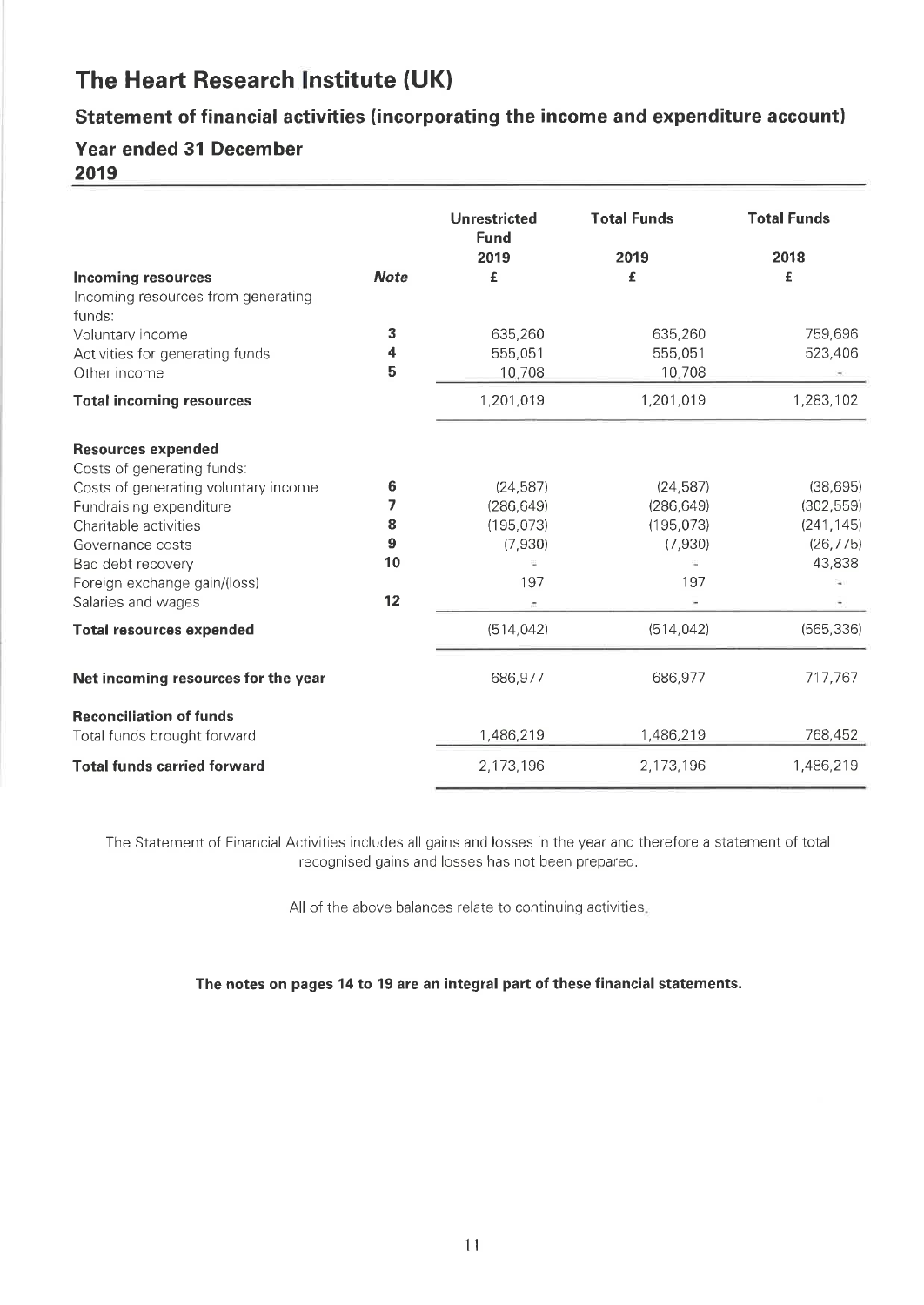# **Balance sheet**

# Year ended 31 December 2019

|                                                       | <b>Note</b> | 2019<br>£ | 2018<br>£ |
|-------------------------------------------------------|-------------|-----------|-----------|
| <b>Current assets</b>                                 |             |           |           |
| Debtors                                               | 14          | 59,557    | 205,019   |
| Cash at bank                                          |             | 2,149,256 | 1,325,875 |
|                                                       |             | 2,208,813 | 1,530,894 |
| <b>Creditors: Amounts falling due within one year</b> | 15          | (35, 617) | (44, 675) |
| <b>Net current assets</b>                             |             | 2,173,196 | 1,486,219 |
| <b>Total assets less current liabilities</b>          |             | 2,173,196 | 1,486,219 |
| <b>Net assets</b>                                     |             | 2,173,196 | 1,486,219 |
| <b>Funds</b>                                          |             |           |           |
| Unrestricted income funds                             | 16          | 2,173,196 | 1,486,219 |
| <b>Total funds</b>                                    |             | 2,173,196 | 1,486,219 |
|                                                       |             |           |           |

These financial statements have been prepared in accordance with the provisions applicable to companies subject to the small companies regime.

These financial statements were approved by the trustees and authorised for issue on the  $\frac{\text{\%} \text{Area}}{2020}$ , and are signed on their behalf by:

**Antony Pollitt** Director/Trustee  $\checkmark$  $16.4.2020$ 

Company Registration Number: 05935975

The notes on pages 14 to 19 are an integral part of these financial statements.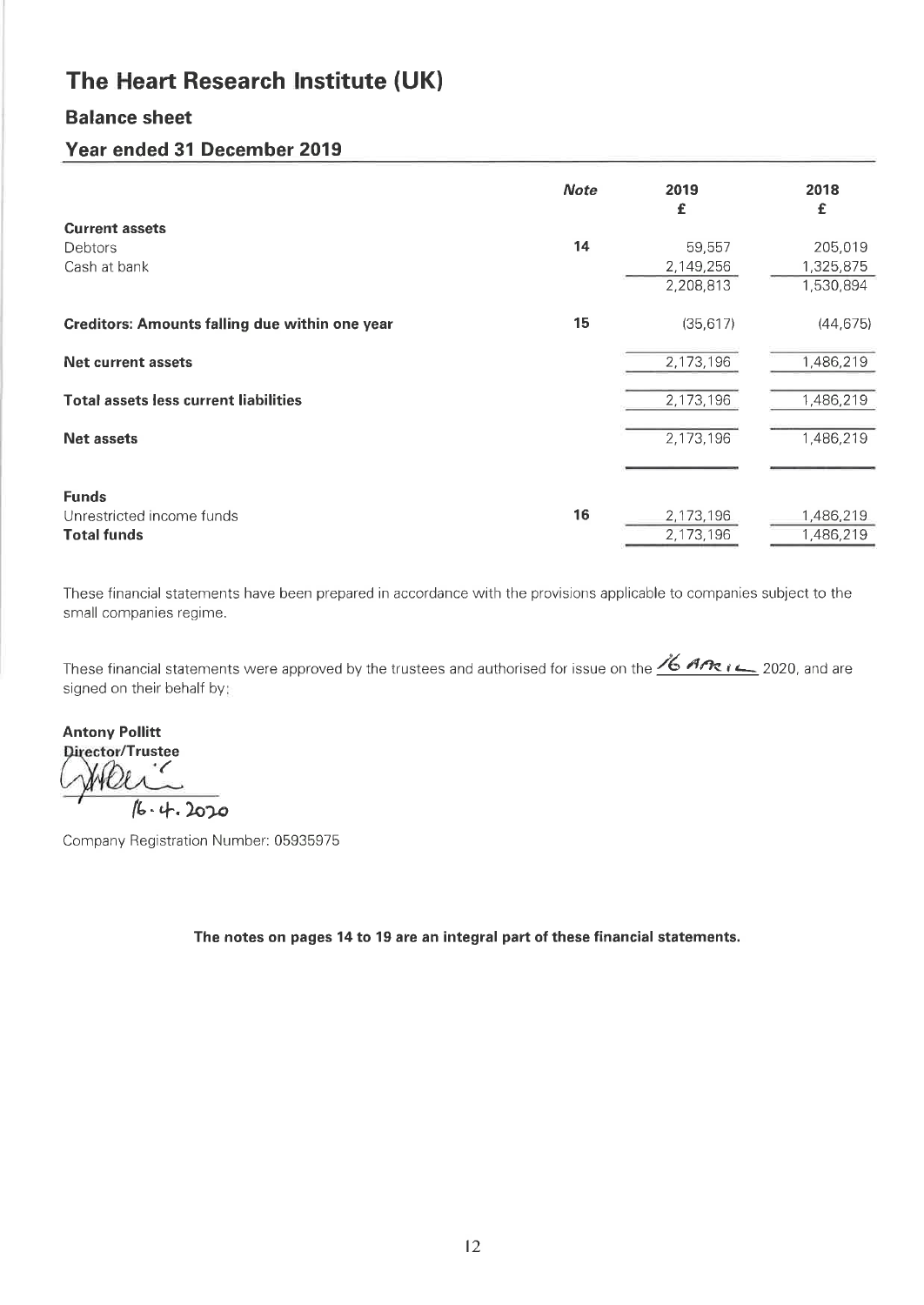# **Statement of cash flows**

# Year ended 31 December 2019

| <b>Note</b> | 2019<br>£  | 2018<br>£  |
|-------------|------------|------------|
|             |            |            |
|             | 1,335,773  | 1,268,248  |
|             | 10,708     |            |
|             | (523, 100) | (785, 390) |
|             | 823,381    | 482,858    |
|             | 823,381    | 482,858    |
|             |            |            |
|             |            |            |
|             |            |            |
|             |            |            |
| 17          | 823,381    | 482,858    |
|             | 1,325,875  | 843,017    |
|             | 2,149,256  | 1,325,875  |
|             |            |            |

The notes on pages 14 to 19 are an integral part of these financial statements.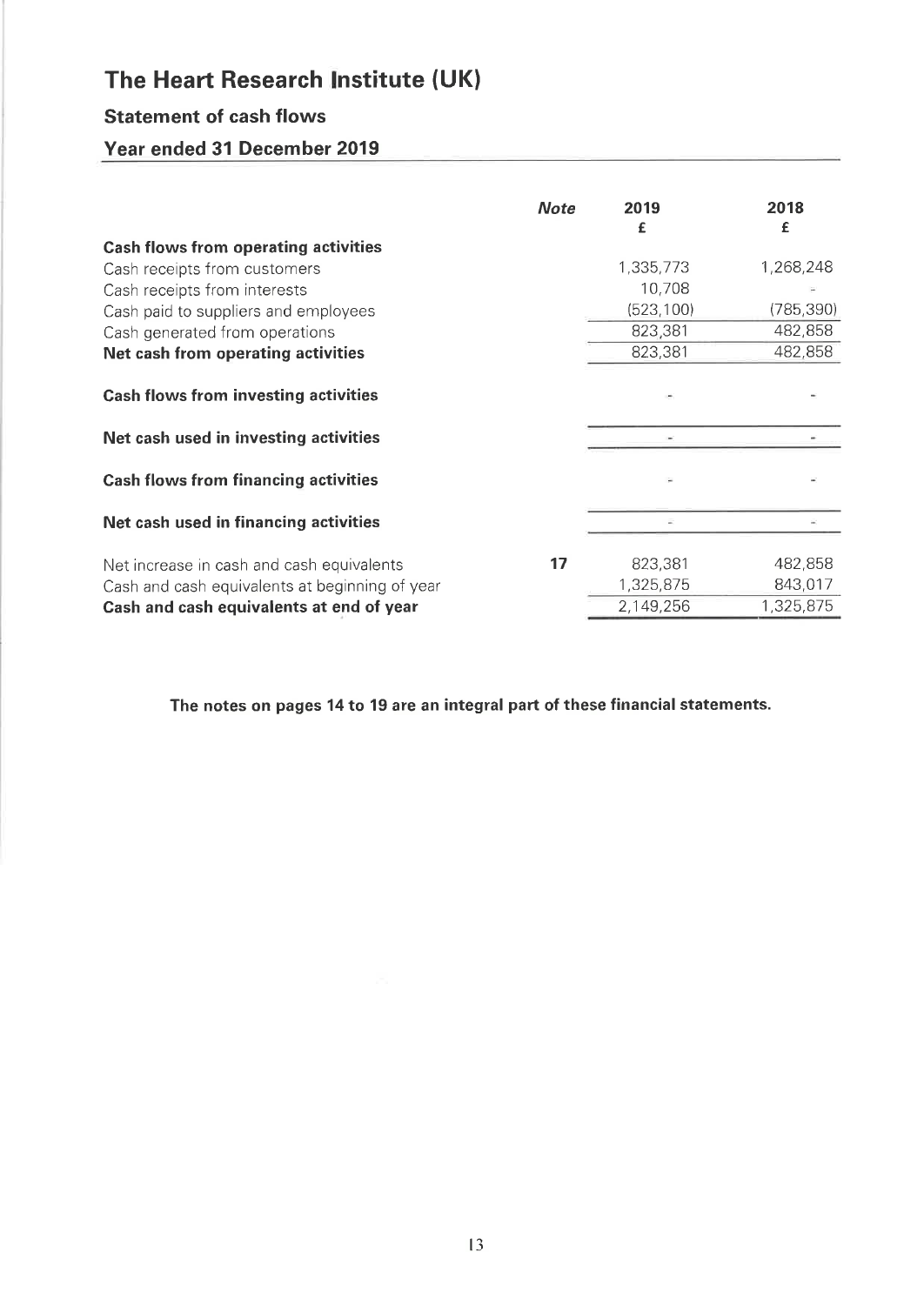### Notes to the financial statements Year ended 31 December 2019

### 1 Accounting policies

### **Basis of accounting**

The financial statements have been prepared in accordance with Accounting and Reporting by Charities: Statement of Recommended Practice applicable to charities preparing their accounts in accordance with the Financial Reporting Standard applicable in the UK and Republic of Ireland (FRS 102) (effective 1 January 2015) -(Charities SORP (FRS 102)), the Financial Reporting Standard applicable in the UK and Republic of Ireland (FRS 102) and the Companies Act 2006.

### **Assets and liabilities**

The Heart Research Institute (UK) meets the definition of a public benefit entity under FRS 102. Assets and liabilities are initially recognised at historical cost or transaction value unless otherwise stated in the relevant accounting policy note(s).

### **Going concern**

The charity has generated sufficient financial resources from its activities to allow the Trustees to believe that the charity is well placed to manage its business risks successfully in the current economic climate. Accordingly, the Trustees have a reasonable expectation that the charity has adequate resources to continue in existence for the foreseeable future, thus they continue to adopt the going concern basis of accounting in preparing the financial statements.

There is likely to be an impact on the Company's operations as a result of COVID-19. In the light of what is happening, it is likely that the level of income will be negatively affected and possible that this could be severely impacted for the foreseeable future. Management has completed some scenario planning, covering the next 12 months, and estimated a reasonably possible worst case that if HRI (UK) Ltd received no income for the next 6 months with a gradual recovery, the company would still have enough cash to pay its fixed cost base. The company will therefore be able to continue operating for the foreseeable future.

Other than the above development, no other item, transaction or event of a material and unusual nature is likely, in the opinion of the Directors of the Company, to affect significantly the operations of the Company, the results of those operations, or the state of affairs of the Company, in future years.

### **Funds structure**

Funds held by the charity are unrestricted, these are funds which are available for use at the discretion of the trustees in accordance with the charitable objects.

### **Incoming resources**

All incoming resources are included in the statement of financial activities when it is probable that the charity will become entitled to the income and the amount can be quantified with reasonable accuracy. The following specific policies are applied to particular categories of income:

### **Voluntary income**

Donations generated through the pledge program activity are included within incoming resources when probable.

### Other income

Other income, including interest income, are included within incoming resources when probable.

### **Activities for generating funds**

Income from the lottery activities is included within incoming resources when probable.

### Interest receivable

Interest is included in the statement of financial activities when probable by the charity.

### Cash at bank

Cash and cash equivalents include cash on hand and deposits held at call with banks with original maturities of three months or less.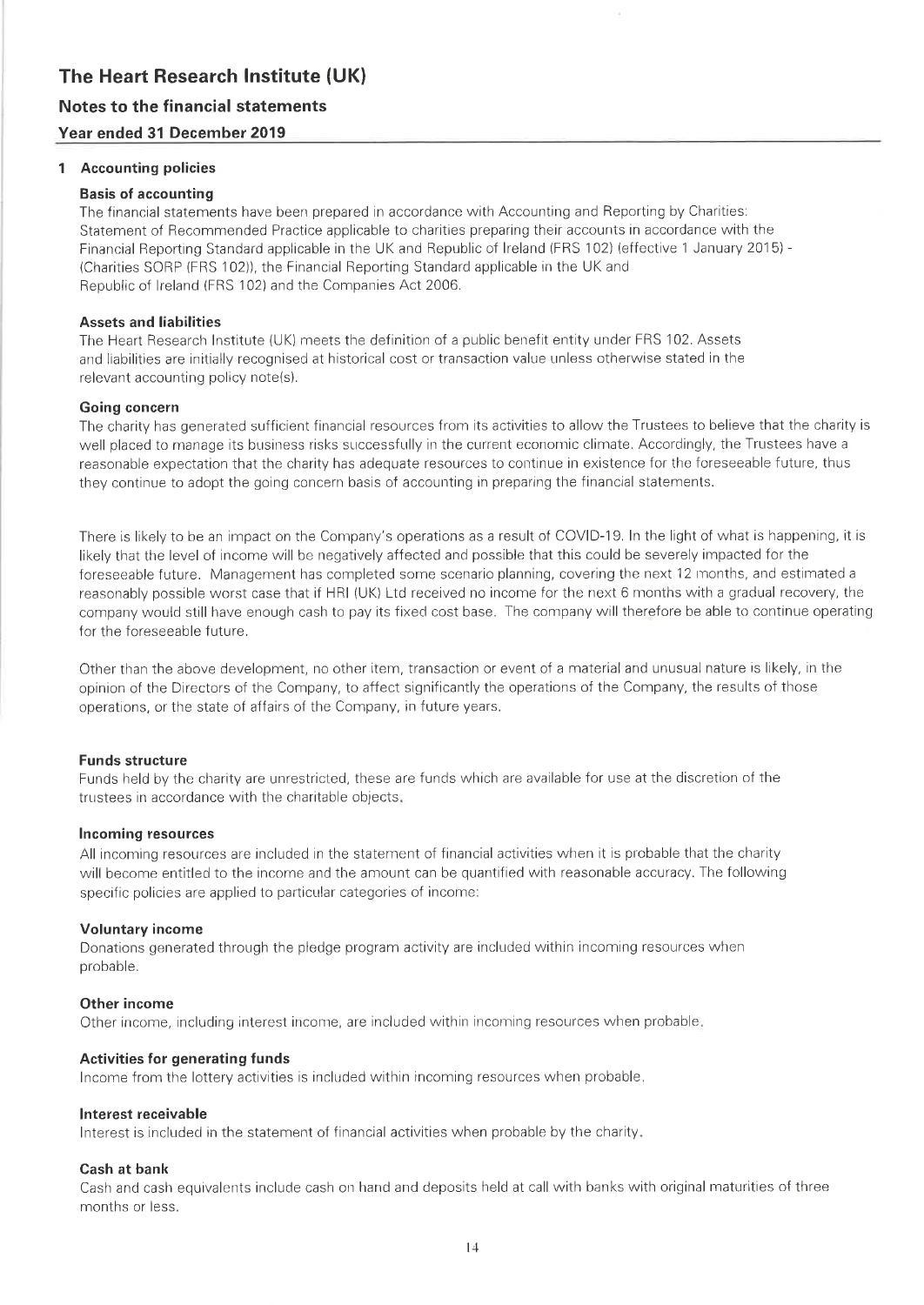### Notes to the financial statements

### Year ended 31 December 2019

### **Debtors**

Debtor is included in the statement of financial activities when probable by the charity.

#### **Resources expended**

Resources expended are recognised in the statement of financial activities when a liability is incurred. All expenditure is accounted for on an accruals basis and has been classified under headings that aggregate all costs related to the activity.

Costs of generating voluntary income include the expenditure associated with the activities undertaken by the charity to generate such income, such as the pledge programme.

Fundraising expenditure includes expenditure associated with the setting up and running the lottery activities undertaken by the charity and consists of the direct costs relating to these activities.

Charitable activities comprise expenditure incurred in working towards the objectives of the charity. An allocation of 20% of both the pledge program recruitment costs and the calling costs of the lottery activity are considered by the charity to be an appropriate percentage which represent increasing the awareness of the charity and its activities.

Grants payable are included the statement of financial activities when approved by the trustees.

Governance costs include expenditure incurred in the governance of the charity and its assets. These are primarily associated with constitutional and statutory requirements.

### **Taxation**

The company is a charity within the meaning of the taxes acts and it is therefore eligible to claim certain exemptions to corporation tax and capital gains tax. As a consequence no taxation arises for the year.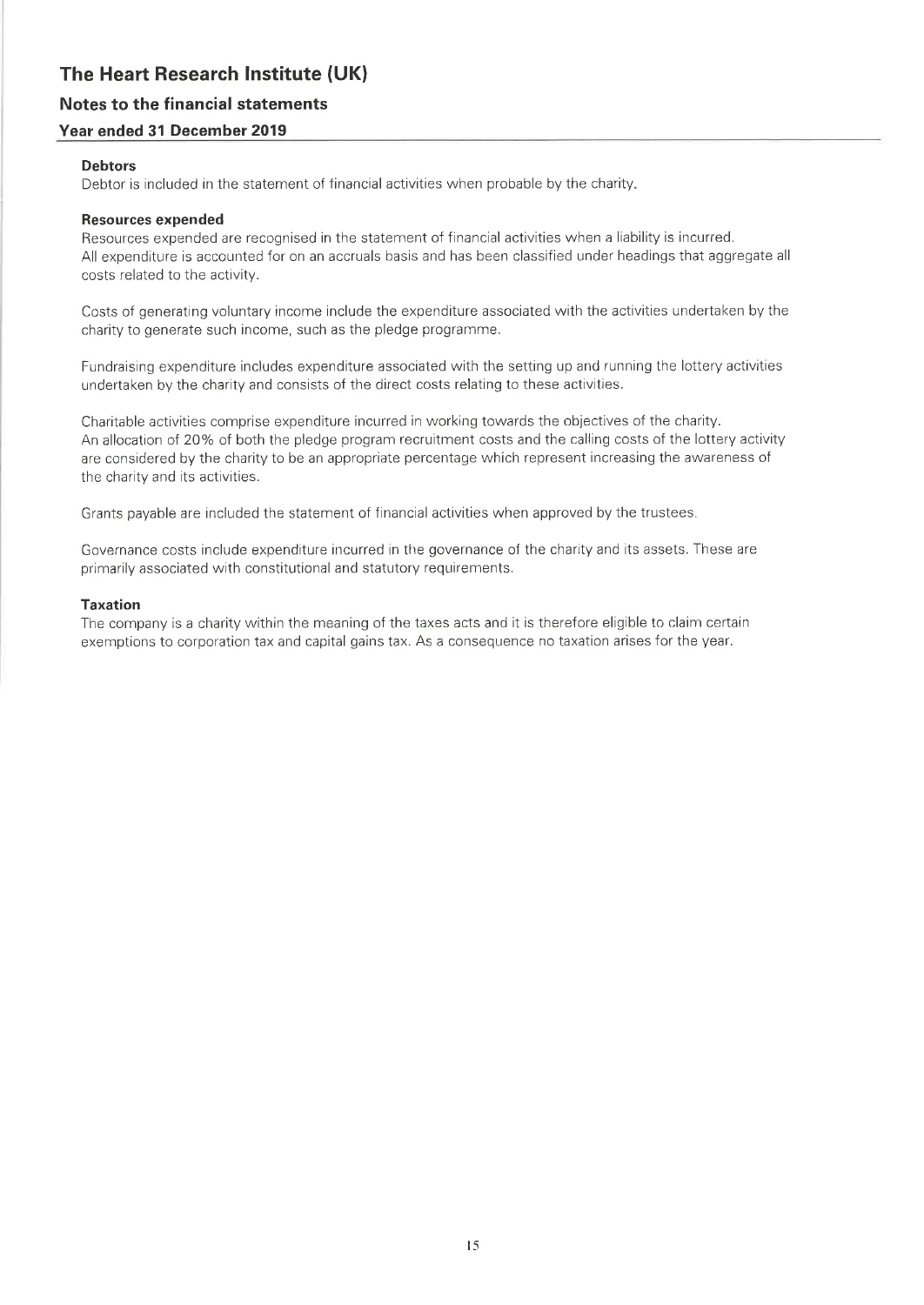#### 2 Incoming resources

Incoming resources, derived from the activities of the charitable company, attributable to geographical areas outside of the United Kingdom amounted to 0% (2018: 1%) for the year.

#### 3 Voluntary income

|   |                                             | <b>Unrestricted</b><br><b>Funds</b> | <b>Total Funds</b><br>2019 | <b>Total Funds</b><br>2018 |
|---|---------------------------------------------|-------------------------------------|----------------------------|----------------------------|
|   |                                             | £                                   | £                          | £                          |
|   | General donations                           | 1,240                               | 1,240                      | 1,679                      |
|   | Pledge program donations                    | 634,020                             | 634,020                    | 758,017                    |
|   |                                             | 635,260                             | 635,260                    | 759,696                    |
| 4 | <b>Activities for generating funds</b>      |                                     |                            |                            |
|   |                                             | <b>Unrestricted</b>                 | <b>Total Funds</b>         | <b>Total Funds</b>         |
|   |                                             | <b>Funds</b>                        | 2019                       | 2018                       |
|   |                                             | £                                   | £                          | £                          |
|   | Lottery activities                          | 555,051                             | 555,051                    | 523,406                    |
| 5 | Other income                                |                                     |                            |                            |
|   |                                             | <b>Unrestricted</b>                 | <b>Total Funds</b>         | <b>Total Funds</b>         |
|   |                                             | <b>Funds</b>                        | 2019                       | 2018                       |
|   |                                             | £                                   | £                          | £                          |
|   | Interest income                             | 10,708                              | 10,708                     |                            |
|   |                                             | 10,708                              | 10,708                     |                            |
| 6 | <b>Costs of generating voluntary income</b> |                                     |                            |                            |
|   |                                             | <b>Unrestricted</b>                 | <b>Total Funds</b>         | <b>Total Funds</b>         |
|   |                                             | <b>Funds</b>                        | 2019                       | 2018                       |
|   |                                             | £                                   | £                          | £                          |
|   | Pledge program                              | 10,291                              | 10,291                     | 27,814<br>10,882           |
|   | General donations                           | 14,296<br>24,587                    | 14,296<br>24,587           | 38,695                     |
|   |                                             |                                     |                            |                            |

#### 7 Fundraising expenditure

|                    | <b>Unrestricted</b> | <b>Total Funds</b> | <b>Total Funds</b> |
|--------------------|---------------------|--------------------|--------------------|
|                    | <b>Funds</b>        | 2019               | 2018               |
|                    |                     |                    |                    |
| Lottery activities | 286.649             | 286,649            | 302.559            |
|                    | 286.649             | 286,649            | 302.559            |

Included within lottery activity costs is an amount of £229,977 (2018 - £360,827) in relation to lottery calling costs. In accordance with the stated accounting policy 20% of these costs are allocated to awareness costs, this amounts to £45,995 (2018 - £72,165).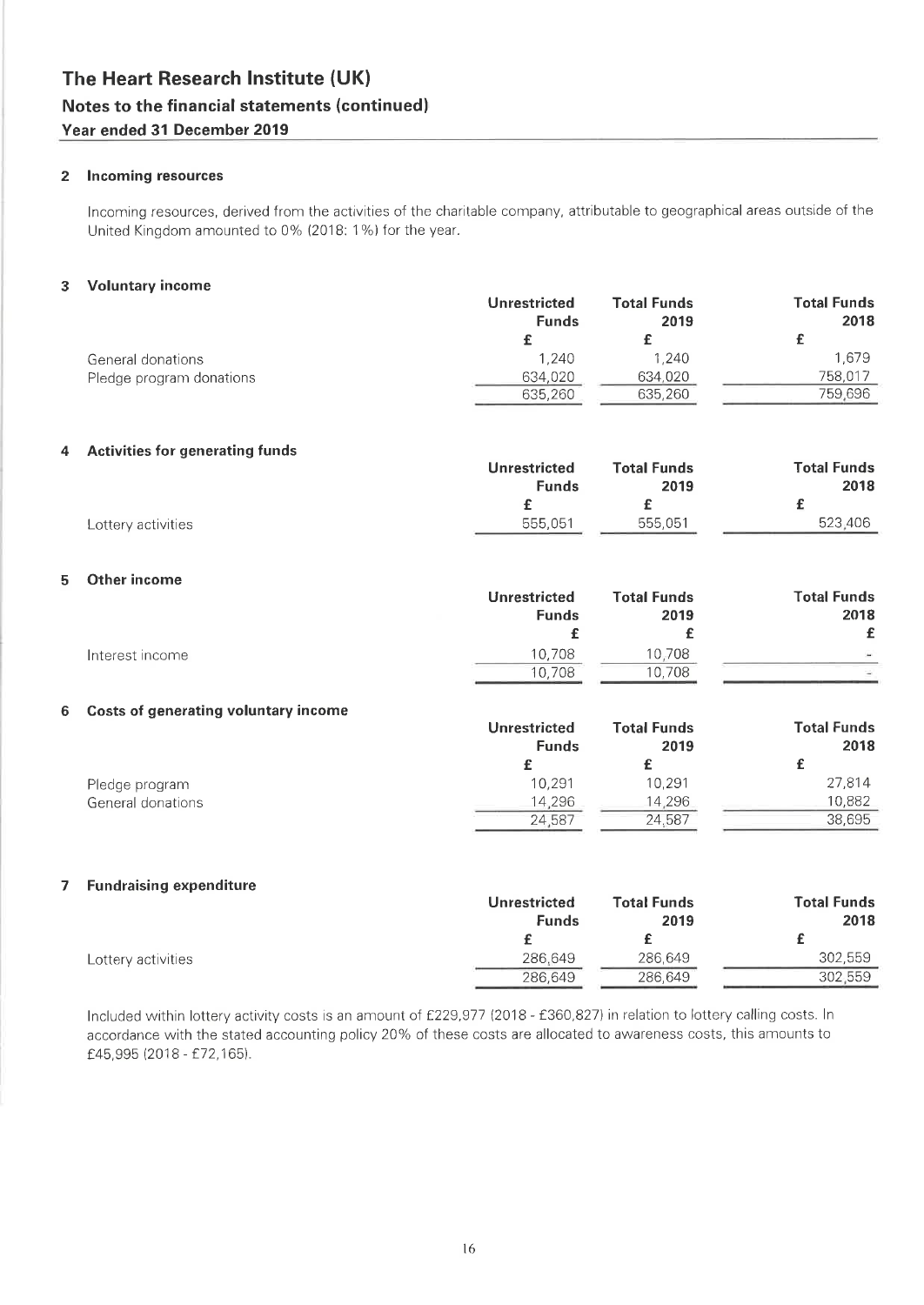### Notes to the financial statements (continued)

### Year ended 31 December 2019

### 8 Costs of charitable activities by activity type

|                 | <b>Activities</b><br>undertaken<br>directly | <b>Total Funds</b><br>2019 | <b>Total Funds</b><br>2018 |
|-----------------|---------------------------------------------|----------------------------|----------------------------|
|                 |                                             |                            |                            |
| Awareness costs | 45,995                                      | 45.995                     | 72.165                     |
| Research Cost   | 149.078                                     | 149,078                    | 168,980                    |
|                 | 195,073                                     | 195,073                    | 241,145                    |
|                 |                                             |                            |                            |

#### **Governance costs**  $9$

|                            | <b>Unrestricted</b> | <b>Total Funds</b> | <b>Total Funds</b> |
|----------------------------|---------------------|--------------------|--------------------|
|                            | <b>Funds</b>        | 2019               | 2018               |
|                            |                     |                    | £                  |
| Accountancy and Audit Fees | 4.950               | 4.950              | 23,969             |
| Legal fees                 | 2,980               | 2.980              | 2.806              |
|                            | 7.930               | 7.930              | 26.775             |

#### 10 Bad debt recovery

|                                     | Unrestricted | <b>Total Funds</b> | <b>Total Funds</b> |
|-------------------------------------|--------------|--------------------|--------------------|
|                                     | <b>Funds</b> | 2019               | 2018               |
|                                     |              |                    |                    |
| Recovery of Ioan to HRI Netherlands | P.           |                    | 43.838             |
|                                     |              |                    | 43.838             |

During the year an amount of £Nil (2018: £43,838) was paid back to the charity in respect of the loan to HRI Netherlands.

### 11 Net (outgoing)/incoming resources for the year

| This is stated after charging:     |        |        |
|------------------------------------|--------|--------|
|                                    | 2019   | 2018   |
|                                    |        | c      |
| Auditors' remuneration             |        |        |
| -audit of the financial statements | 10,500 | 10.300 |
|                                    | 10.500 | 10,300 |

### $12$

| Total staff costs were as follows: |                |      |
|------------------------------------|----------------|------|
|                                    | 2019           | 2018 |
|                                    |                |      |
| Wages and salaries                 | <b>Section</b> | S.   |
|                                    |                |      |

### **Particulars of employees**

The average number of employees during the year, calculated on the basis of full-time equivalents, was as follows:

| 2019 | 2018   |
|------|--------|
| No.  | No.    |
| i in | $\sim$ |
|      |        |

No employee received remuneration of more than £60,000, during the year (2018: £60,000)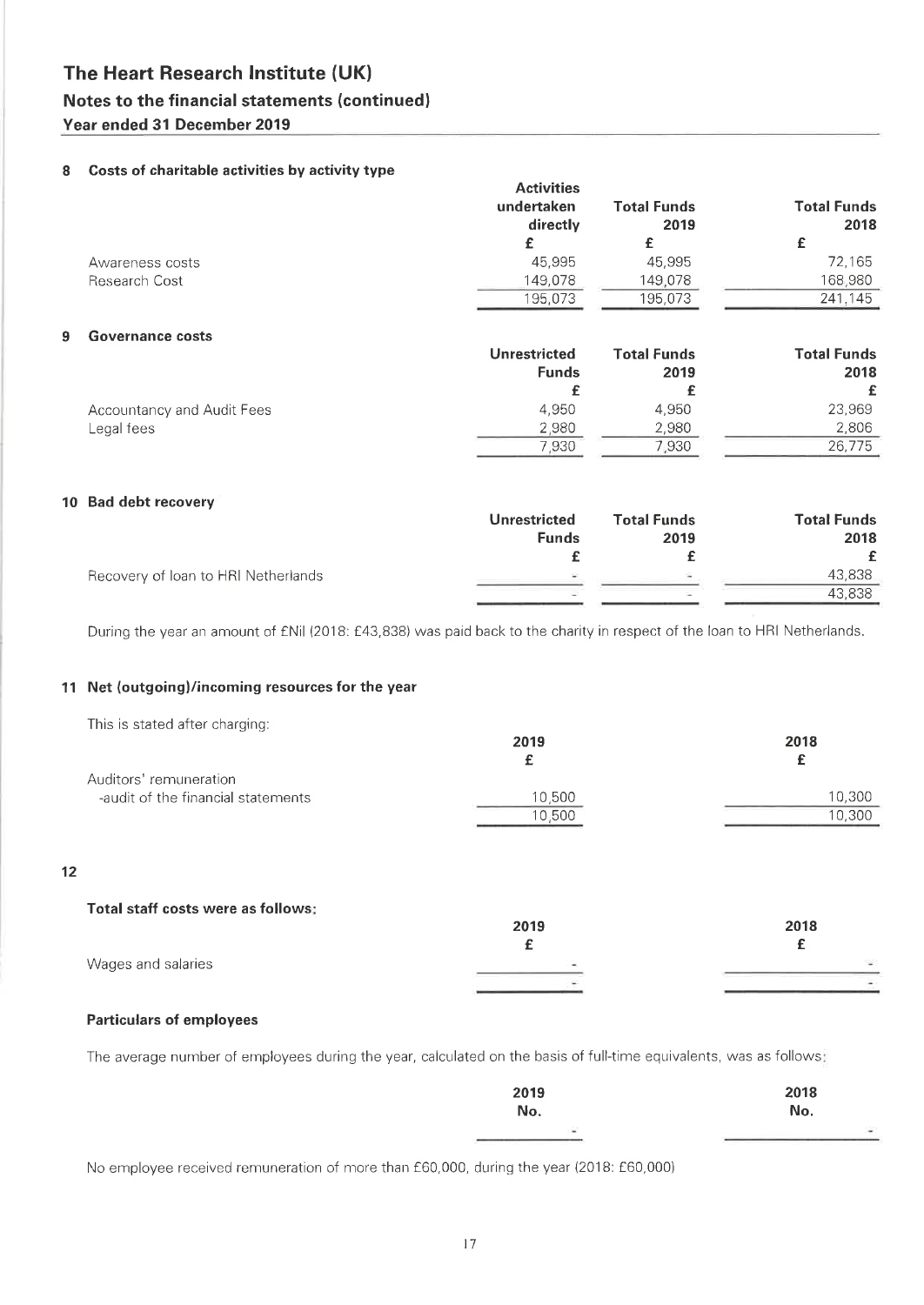### 13 Directors remuneration and re-imbursed expenditure

There were no services provided by the directors to the company. As a result, there have been no emoluments paid to the directors (2018: nil).

### 14 Debtors

|                                                      | 2019   | 2018    |
|------------------------------------------------------|--------|---------|
|                                                      | £      | £       |
| Trade debtors                                        | 59,557 | 205,019 |
|                                                      | 59,557 | 205,019 |
| 15 Creditors: Amounts falling due<br>within one year |        |         |
|                                                      | 2019   | 2018    |
|                                                      | £      | £       |
| Trade creditors                                      | 12,733 | 11,578  |
| Other creditors                                      | 200    | 3,455   |
| Accruals                                             | 22,684 | 29,642  |
|                                                      | 35,617 | 44,675  |

### 16 Unrestricted income funds

|               | <b>Balance at</b> | Incomina  | <b>Outgoing</b> | <b>Balance at</b> |
|---------------|-------------------|-----------|-----------------|-------------------|
|               | 1 January 2019    | resources | resources       | 31 December 2019  |
|               |                   |           |                 |                   |
| General funds | 1.486.219         | .201.019  | (514, 042)      | 2,173,196         |
|               |                   |           |                 |                   |

### 17 Related party transactions

The Heart Research Institute Ltd, the ultimate parent company, paid the following transactions on behalf of the charity during the year.

|                                                         | 2019 | 2018   |
|---------------------------------------------------------|------|--------|
|                                                         |      |        |
| Pledge Program                                          |      | 19,095 |
| Governance                                              |      | 16,509 |
| General donations                                       |      |        |
|                                                         |      | 35,604 |
|                                                         |      |        |
| Balance due to The Heart Research Institute at year end | 200  | 3.455  |

During the year the charity contributed £149,077 (2018: £166,746) to the parent company for the purchase of research equi During the year none of the trustees have been paid any remuneration or received any other benefits from an employment with their charity or a related entity.